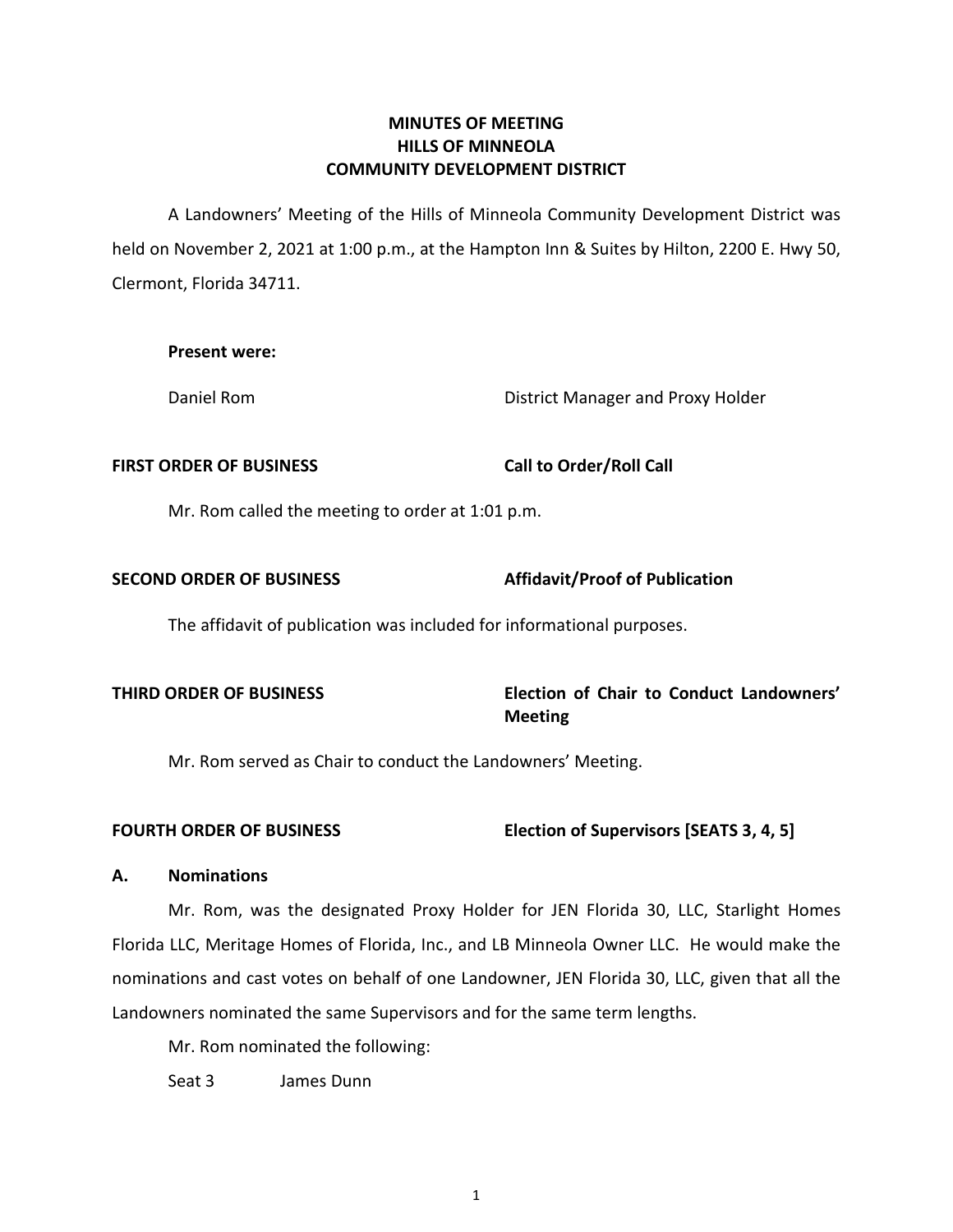Seat 4 Richard Jerman

Seat 5 Adam Schott

No other nominations were made.

### **B. Casting of Ballots**

### **I. Determine Number of Voting Units Represented**

A total of 37 voting units were represented.

# **II. Determine Number of Voting Units Assigned by Proxy**

Mr. Rom stated reiterated that he was the Proxy Holder for JEN Florida 30, LLC, and authorized to cast 37 votes.

Mr. Rom cast the following votes:

| Seat 3 | James Dunn     | 36 Votes |
|--------|----------------|----------|
| Seat 4 | Richard Jerman | 37 Votes |
| Seat 5 | Adam Schott    | 37 Votes |

# **C. Ballot Tabulation and Results**

Mr. Rom reported the following ballot tabulation, results and term lengths:

| Seat 3 | James Dunn     | 36 Votes | 2-year Term |
|--------|----------------|----------|-------------|
| Seat 4 | Richard Jerman | 37 Votes | 4-year Term |
| Seat 5 | Adam Schott    | 37 Votes | 4-year Term |

### **FIFTH ORDER OF BUSINESS Landowners' Questions/Comments**

There being no Landowners' questions or comments, the next item followed.

### **SIXTH ORDER OF BUSINESS** Adjournment

There being nothing further to discuss, the meeting adjourned at 1:03 p.m.

# [SIGNATURES APPEAR ON THE FOLLOWING PAGE]